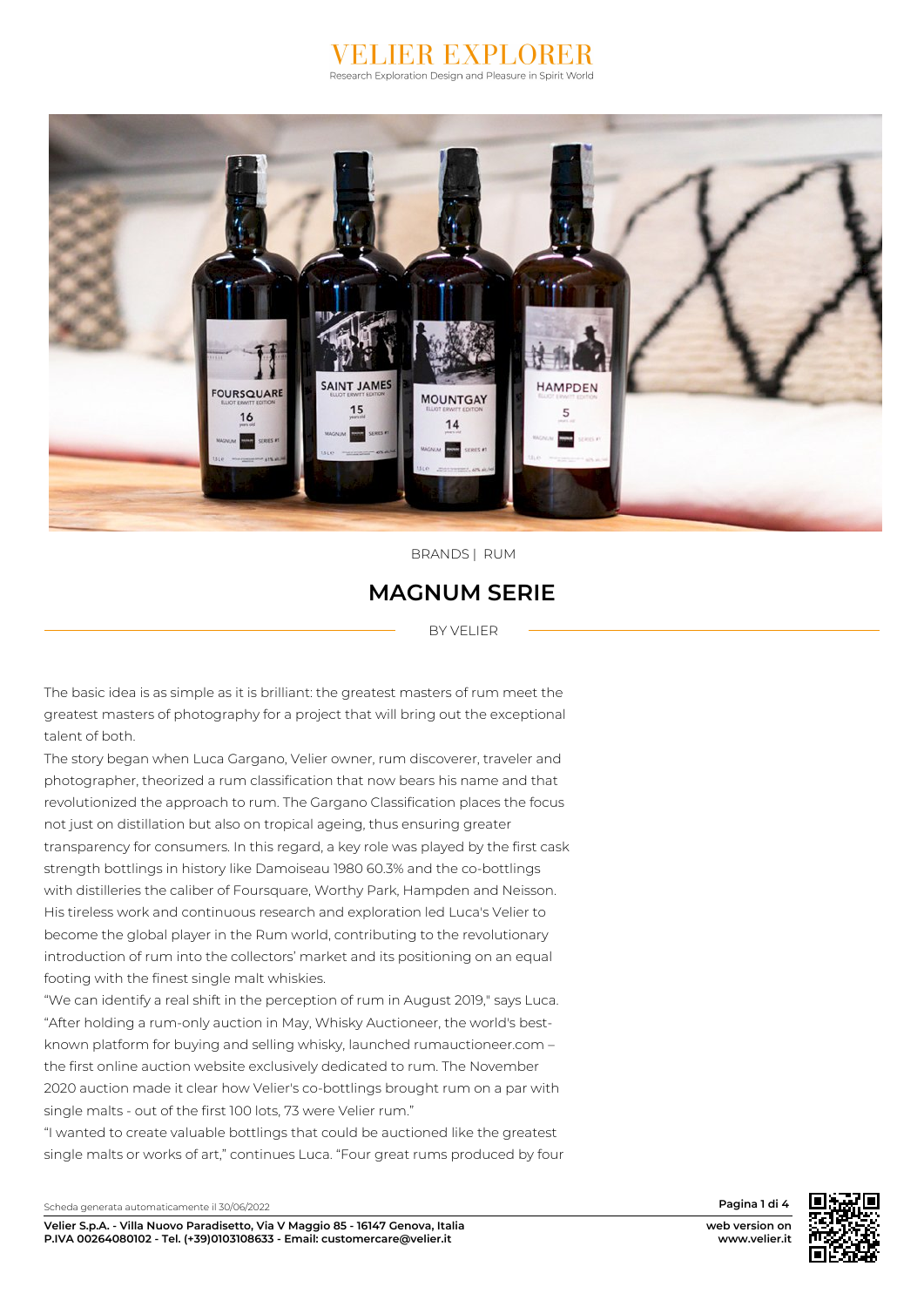## **IER EXPLOR**

Research Exploration Design and Pleasure in Spirit World

*great Master Distillers, selected by me, with an extra touch. I got the idea of adding artistic labels as I am also a photography enthusiast, and I thought that impactful images could complement my rums in a perfect and elegant way. When it came to the 'how' and the 'who', I immediately thought of the world's best photography agency, which also allowed me to make a pun between their name and magnum bottles."*



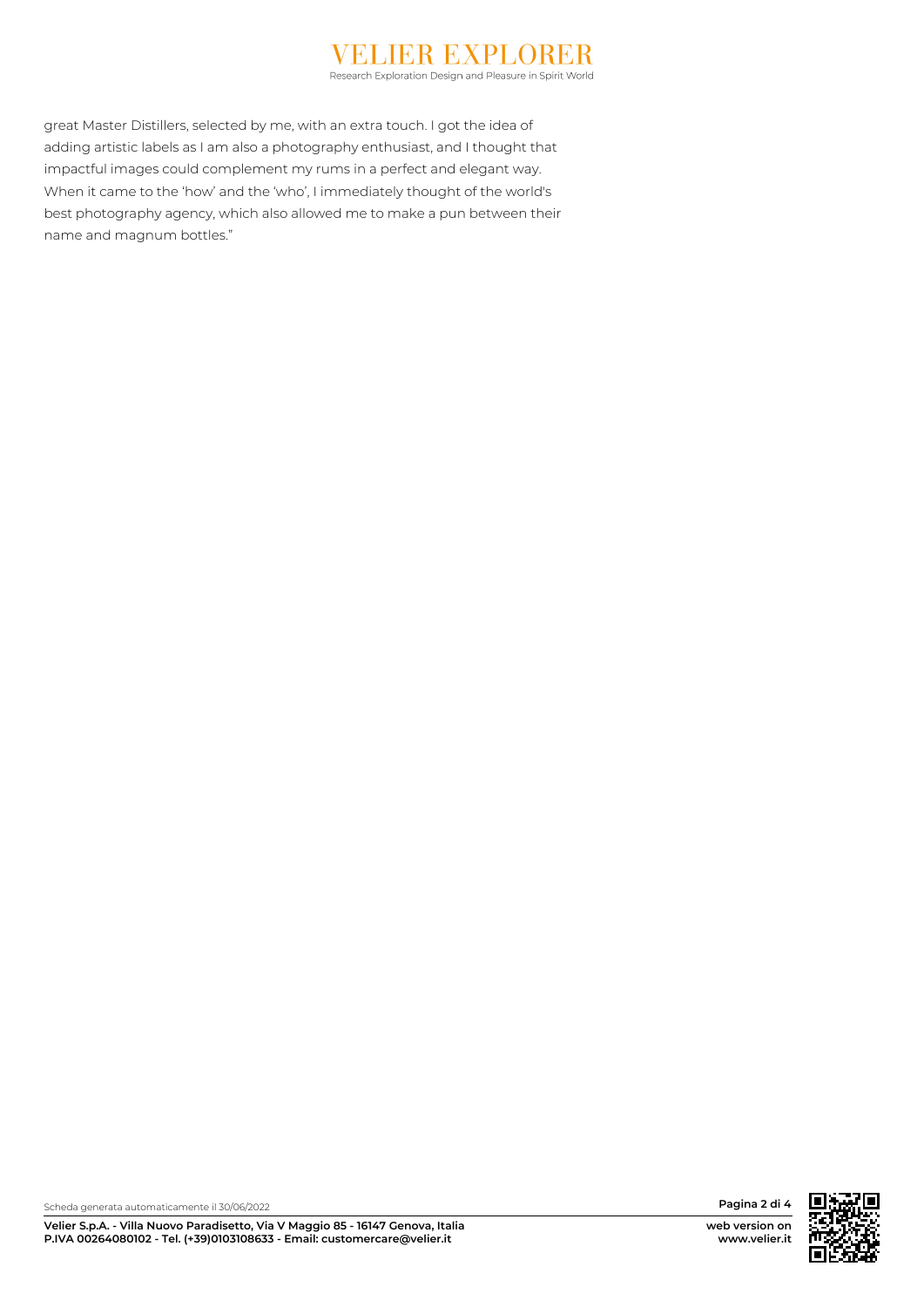### **FR EXPLOI**

Research Exploration Design and Pleasure in Spirit World

 *OVERVIEW* 

 *FOCUS* 

*Magnum Photos is a legendary agency representing the world's most talented photographers. Like Velier, Magnum was founded in 1947 by prominent figures like Robert Capa, Henri Cartier-Bresson, David Seymour, George Rodger and William Vandivert. The name of the agency partly derives from the fact that during their periodical meetings at the MOMA's restaurant in New York the founders had a habit of drinking bottles of French wine; the other reason was that a Latin name clearly conveyed strength and greatness.*

*What makes Magnum unique is that every picture taken by each of the agency's sixty current member professionals remains the property of the photographer and not of the magazine where it's published. This allows the photographers to freely choose their own subjects and themes, giving their production a more personal style completely free from constraints. Its photographers' independence and fresh look on the world is what enabled Magnum to make a name for itself in the world of photography. The 2021 release is meant as the first of a series, with future releases comprising different rums selected from other distilleries with photographs from other Magnum artists on the labels. The rums selected for this release are from three of the oldest distilleries in Jamaica, Martinique and Barbados - namely Hampden since 1753, Saint James since 1889, Mount Gay since 1703, and Foursquare, the most award-winning distillery in Barbados.*

*Four unpublished photographs by Elliott Erwitt, a true master in the art of photography, have been selected for this release. Born in Paris in 1928 to Russian parents, Erwitt spent his childhood in Milan, then moved to the United States in 1939. His interest in photography developed very early on and was fueled by frequent trips to France and Italy. In 1953, Erwitt joined the Magnum agency, holding the office of president for three years and working as a freelancer for some of the most iconic magazines of the golden age of illustrated periodicals like Collier's, Look, LIFE, Holiday and many others. His elegant black and white shots are unmistakable and carry a touch of satirical humor combined with a great sense of humanity so dear to Magnum's authentic spirit.*

*The result of this meeting of masters is an all-around work of art both in content and label.*